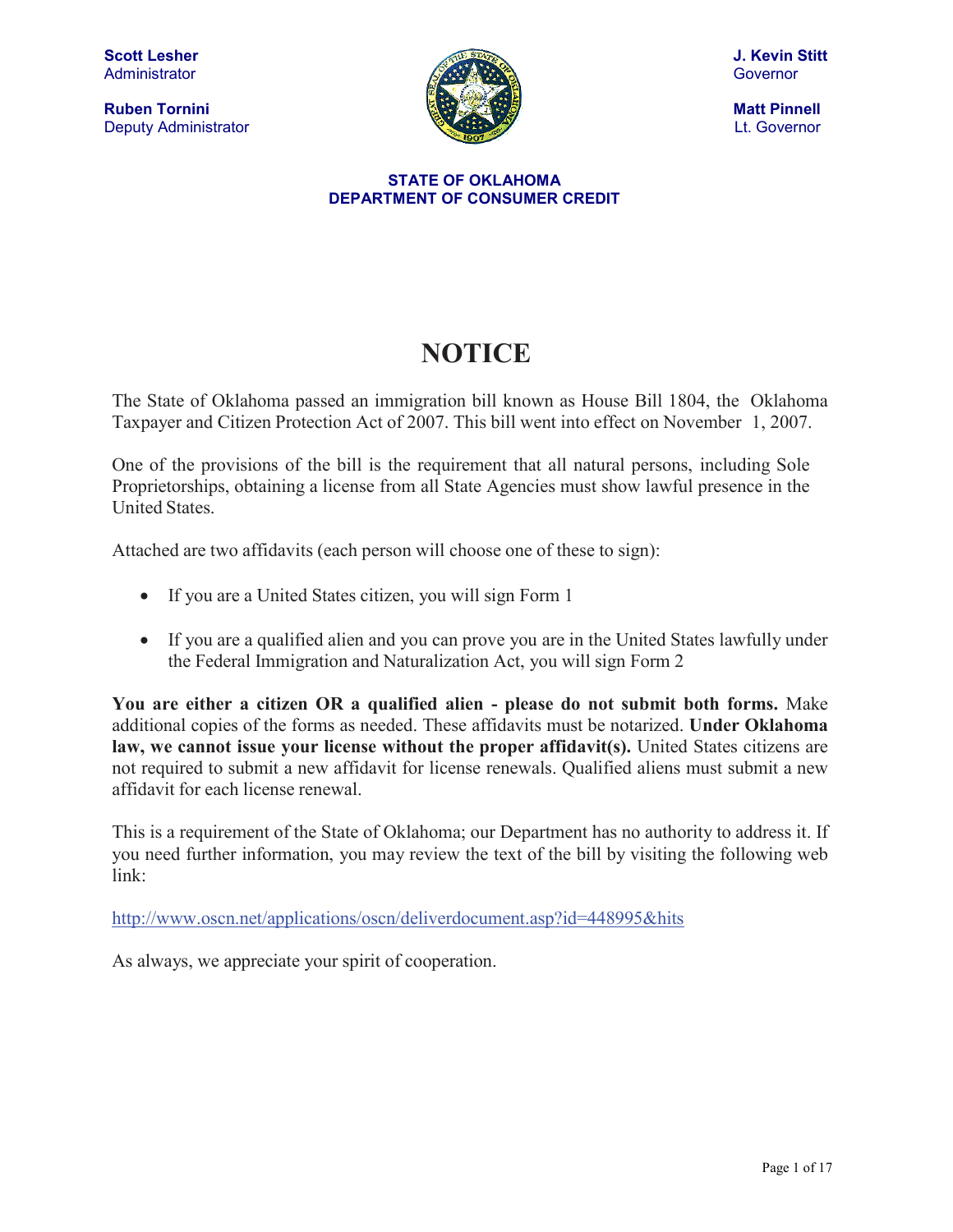## **Oklahoma Department of Consumer Credit**

## **AFFIDAVIT VERIFYING LAWFUL PRESENCE IN THE UNITED STATES**

## Form 1 - For U. S. Citizens

| Section A (Applicant Information)                                                                                                                 |                          |  |
|---------------------------------------------------------------------------------------------------------------------------------------------------|--------------------------|--|
| Affidavit of:                                                                                                                                     |                          |  |
|                                                                                                                                                   |                          |  |
| Name of Individual Applicant                                                                                                                      | Company Name             |  |
|                                                                                                                                                   |                          |  |
| <b>Section B (Notary Public)</b>                                                                                                                  |                          |  |
|                                                                                                                                                   |                          |  |
|                                                                                                                                                   |                          |  |
|                                                                                                                                                   |                          |  |
| ________, of lawful age, being first duly<br>Printed Name of Individual Applicant<br>sworn, upon oath states under penalty of perjury as follows: |                          |  |
| I am a United States citizen.                                                                                                                     |                          |  |
|                                                                                                                                                   |                          |  |
|                                                                                                                                                   | Signature of Applicant   |  |
|                                                                                                                                                   |                          |  |
|                                                                                                                                                   |                          |  |
|                                                                                                                                                   |                          |  |
|                                                                                                                                                   |                          |  |
|                                                                                                                                                   | Notary Public            |  |
| (Seal)                                                                                                                                            | <b>Commission Number</b> |  |
|                                                                                                                                                   |                          |  |
|                                                                                                                                                   | My Commission Expires    |  |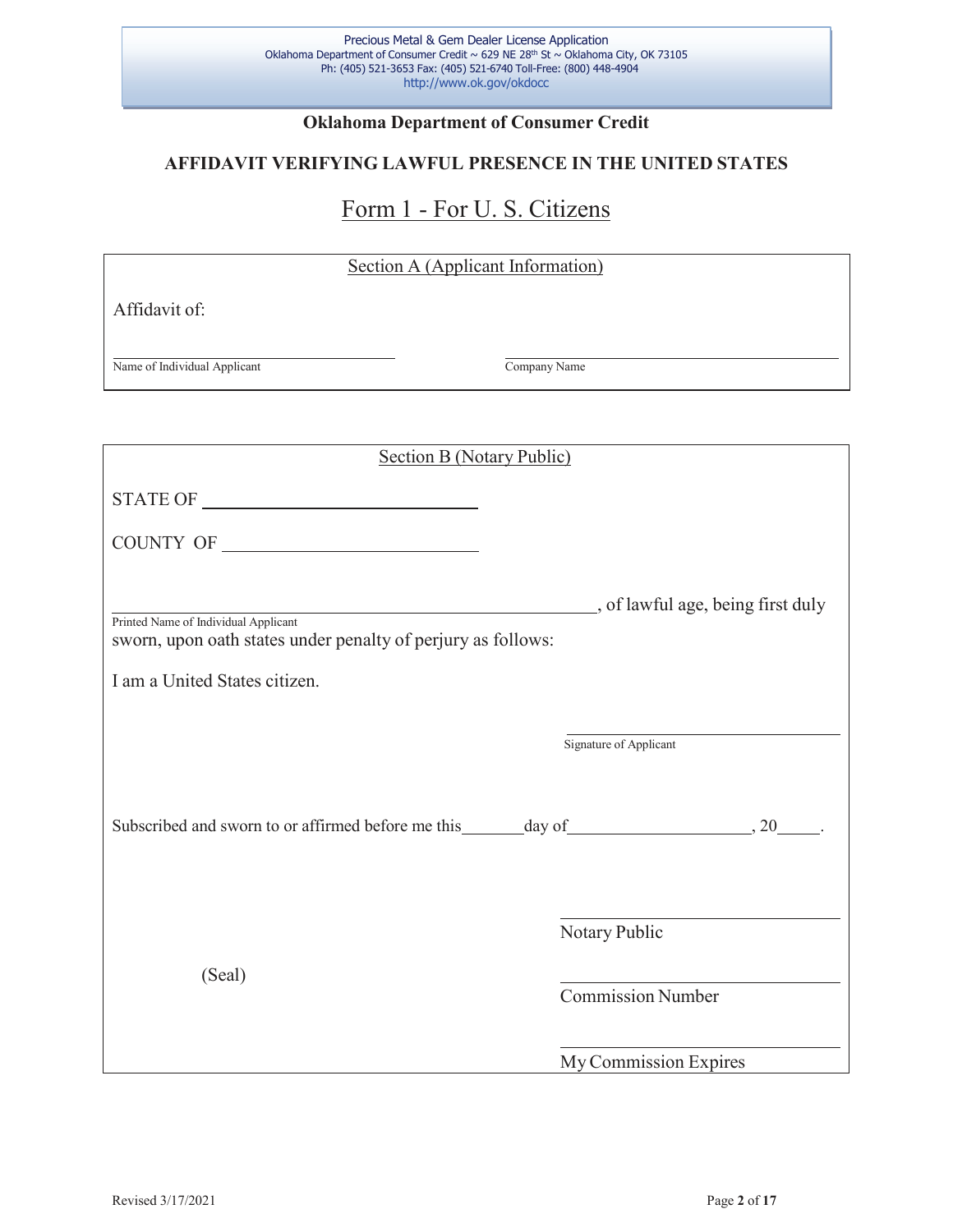## **Oklahoma Department of Consumer Credit**

## **AFFIDAVIT VERIFYING LAWFUL PRESENCE IN THE UNITED STATES**

## Form 2 - For Qualified Aliens

## Section A (Applicant's Information)

| Please type or print clearly. You must include a copy of both the front and back of your green card<br>with this form.                                                                                                 |  |
|------------------------------------------------------------------------------------------------------------------------------------------------------------------------------------------------------------------------|--|
|                                                                                                                                                                                                                        |  |
|                                                                                                                                                                                                                        |  |
|                                                                                                                                                                                                                        |  |
|                                                                                                                                                                                                                        |  |
|                                                                                                                                                                                                                        |  |
| Section B (Notary)                                                                                                                                                                                                     |  |
|                                                                                                                                                                                                                        |  |
|                                                                                                                                                                                                                        |  |
| Printed Name of Individual Applicant<br>states under penalty of perjury as follows:<br>I am a qualified alien under the Federal Immigration and Naturalization Act, and I am lawfully present in<br>the United States. |  |
| Signature of Applicant                                                                                                                                                                                                 |  |
|                                                                                                                                                                                                                        |  |
| Notary Public                                                                                                                                                                                                          |  |
| (Seal)<br><b>Commission Number</b>                                                                                                                                                                                     |  |
| My Commission Expires                                                                                                                                                                                                  |  |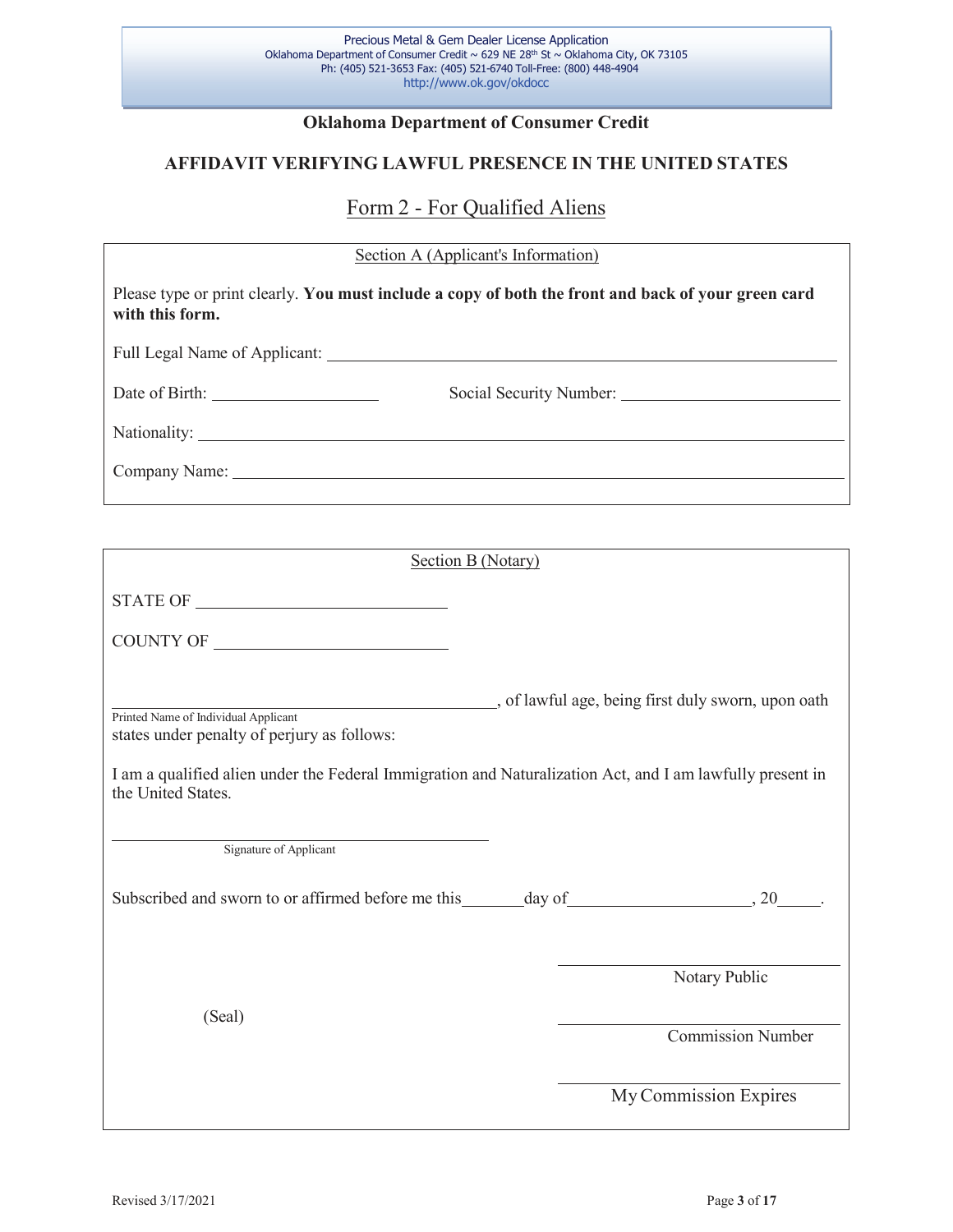## **PRECIOUS METAL & GEM DEALER LICENSE APPLICATION**

## **TABLE OF CONTENTS**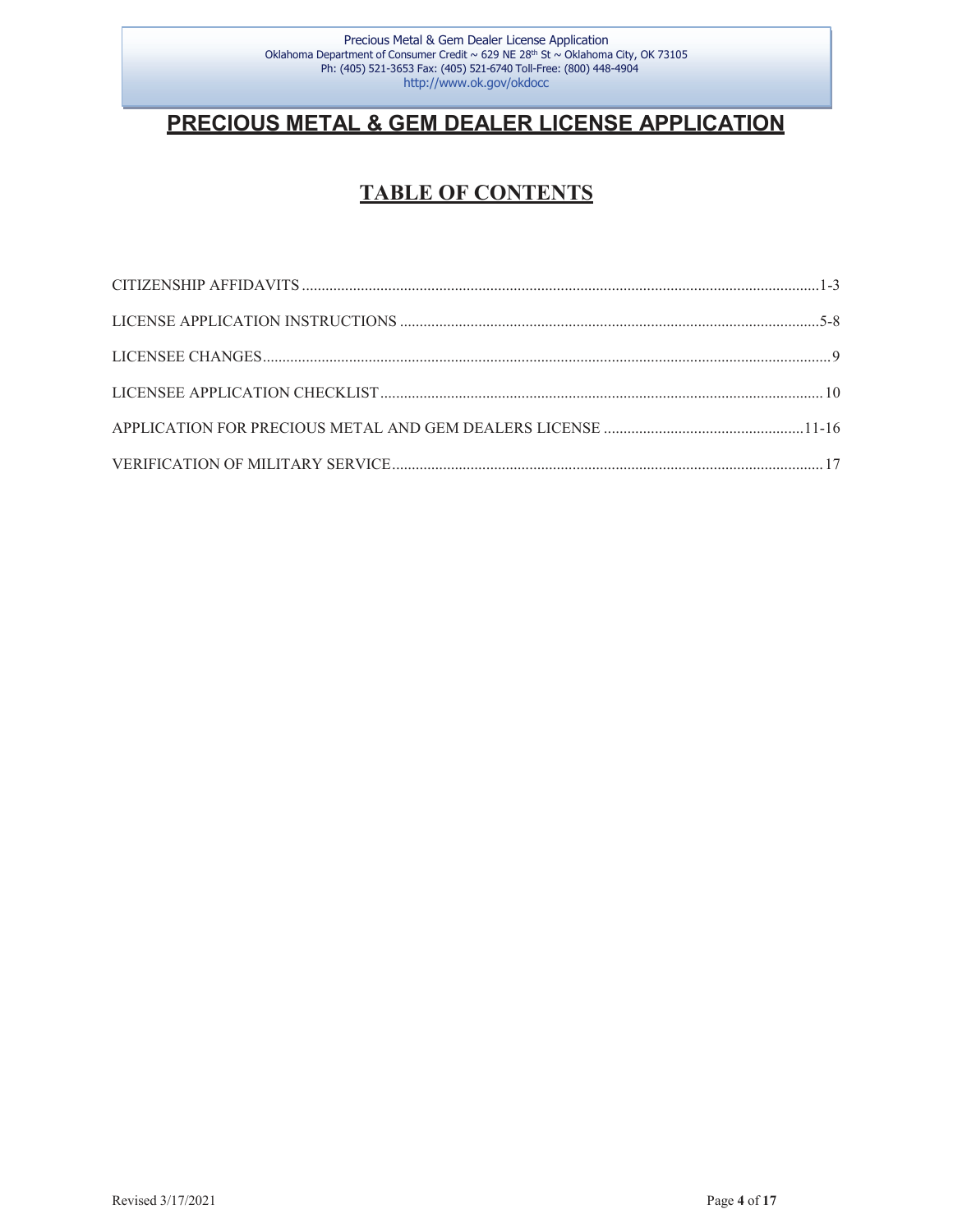## **LICENSE APPLICATION INSTRUCTIONS**

<span id="page-4-0"></span>To make application for an Oklahoma Precious Metal and Gem Dealer License, all prescribed forms and additional required exhibits must be fully completed and mailed or delivered to:

#### **Oklahoma Department of Consumer Credit 629 NE 28th St Oklahoma City, OK 73105**

All fees required must be submitted with the application. Upon receipt of a **complete package**, a staff member will carefully review all documents and an independent investigation will be made into the experience, character and general fitness of the applicant(s). All applications are reviewed in the order in which they are received.

#### **A complete application package for a Precious Metal & Gem Dealer license is composed of:**

- I. **APPLICATION:** These pages are for information on the business to be licensed, including mailing address, location, ownership, etc. Complete all sections that apply. Be sure to sign and notarize. Provide social security number and date of birth for the applicant (the owner(s) or partners) per Oklahoma Statute §56-240.21A for background investigation.
- II. **MILITARY SERVICE VERIFICATION:** Please complete the *Military Service Verification Form* if you or your spouse is in Active Duty status in the Armed Forces and you wish to receive considerations provided by SB1863 Post-Military Service Occupation, Education and Credentialing Act, codified as 59 O.S. §4100 *et seq.* The information provided will be verified through the Servicemembers Civil Relief Act Website.
- III. **PRECIOUS METAL & GEM DEALER BOND:** This is for your required bond of \$10,000.00 (Ten Thousand Dollars) for each license. Be sure to include a copy of the bond with your application.
- IV. **PRECIOUS METAL EMPLOYEE APPLICATION FORM:** An employee is any person working for a dealer (whether or not the person is in the direct employment of the dealer or works full time or part time) who handles used precious metals and gems for a dealer. This page is for information on the employee to be licensed, including mailing address. Complete all sections that apply. Be sure to sign and notarize. Include an affidavit of lawful presence with each employee application, signed and notarized.

#### V. **A COPY OF ALL BASIC DOCUMENTS ESTABLISHING AN ENTITY OR SOLE PROPRIETORSHIP:**

#### A. **Sole Proprietorship:**

- 1. A copy of the Certificate of Fictitious Name or Trade Name Report filed with the Oklahoma Secretary of State, if applicable.
- 2. A Form 1 or Form 2 Affidavit showing lawful presence in the United States (See attached forms)

#### B. **Limited Liability Partnerships:**

- 1. A copy of the certificate of partnership and partnership agreement.
- 2. If doing business under a name or names other than the legal name of the entity, supply a copy of the Trade Name Report or Certificate of Fictitious Name filed with the Oklahoma Secretary of State.
- 3. A list of the names, addresses and telephone numbers of the partners.
- 4. If the applicant is a foreign limited liability partnership, provide a copy of the Certificate of Registration from the Oklahoma Secretary of State.
- 5. If the applicant is a foreign limited liability partnership, specify the designated service agent in Oklahoma, including name and mailing address.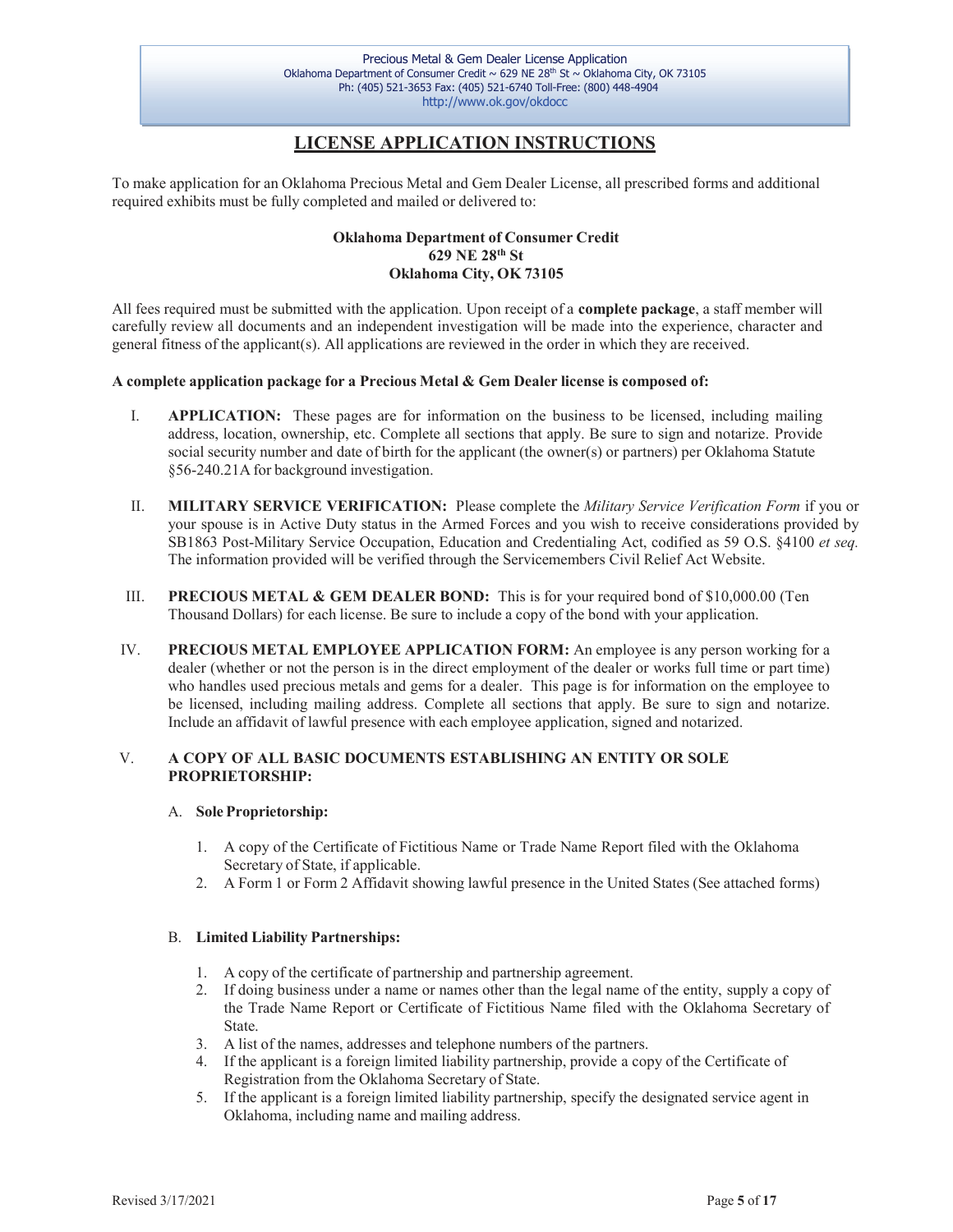#### C. **Limited Partnerships:**

- 1. A copy of the certificate of partnership and partnership agreement.
- 2. If doing business under a name or names other than the legal name of the entity, supply a copy of the Trade Name Report or Certificate of Fictitious Name filed with the Oklahoma Secretary of State. A list of the names, addresses and telephone numbers of the partners.
- 3. If the applicant is a foreign limited partnership, provide a copy of the Certificate of Registration from the Oklahoma Secretary of State.
- 4. If the applicant is a foreign limited partnership, specify the designated service agent in Oklahoma, including name and mailing address.

#### D. **Limited Liability Companies:**

- 1. A copy of the Articles of Organization and Certificate of Organization filed with the Secretary of State.
- 2. If doing business under a name or names other than the entity's legal name, supply a copy of the Trade Name Report or Certificate of Fictitious Name filed with the Oklahoma Secretary of State.
- 3. A list of the names, addresses and telephone numbers of each major stockholder, officers and directors of the LLC.
- 4. If the applicant is a foreign limited liability company, provide a copy of the Certificate of Registration from the Oklahoma Secretary of State.
- 5. If the applicant is a foreign limited liability company, specify the designated service agent in Oklahoma, including name and mailing address.

#### E. **Corporations:**

- 1. A copy of the Articles of Incorporation and Certificate or Incorporation filed with the Oklahoma Secretary of State.
- 2. If doing business under a name or names other than the entity's legal name, supply a copy of the Trade Name Report filed with the Secretary of State.
- 3. A list of the names, addresses and telephone numbers of each major stockholder, officer and director of the corporation.
- 4. If the applicant is a foreign corporation, provide a copy of the Certificate of Qualification from the Oklahoma Secretary of State.
- 5. If the applicant is a foreign corporation, specify the designated service agent in Oklahoma, including name and mailing address.
- 6. If the applicant is a foreign corporation that is exempt from obtaining a Certificate of Qualification from the Oklahoma Secretary of State, provide documentation supporting the exemption.

#### F. **Other entity:**

1. If the applicant is an entity other than the entities listed above, please provide a copy of any applicable certificate from the Oklahoma Secretary of State or other appropriate Oklahoma official indicating the entity's authority to operate in the State of Oklahoma and documents establishing and describing the entity.

For information concerning entity filing documents contact:

**Oklahoma Secretary of State 2300 N. Lincoln Blvd., Room 101 Oklahoma City, OK 73105 (405) 521-3912**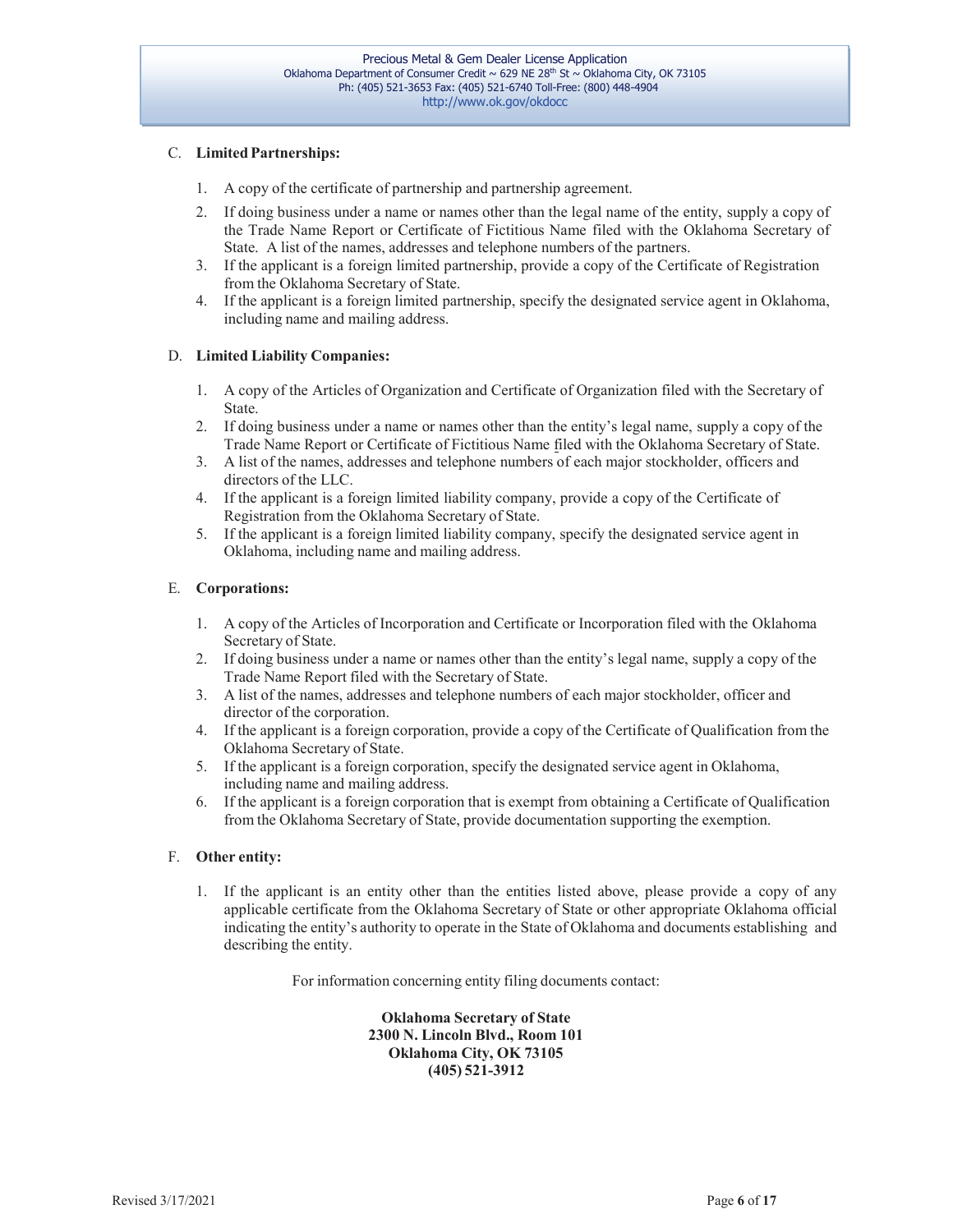VI. **DESIGNATION OF BUSINESS LOCATION.** The application is required to state the location where the businessis to be conducted. An investigation is required to be conducted to include the verification of the location or locations proposed for the transaction of goods within Oklahoma. The following documents are required to verify the location of business:

If the applicant is leasing or renting the proposed location at which business will be conducted, the applicant shall provide a copy of the lease or rental agreement between the applicant and the owner of the proposed business location. The applicant shall also provide the name, contact person, telephone number and address of the owner and management company of the proposed business location in which the applicant is leasing or renting space.

Ifthe applicant isthe owner or an owner ofthe proposed location at which business will be conducted, the applicant shall provide a copy of a deed or bill of sale establishing that the applicant is the owner or an owner of the proposed business location.

VII. **DESIGNATION OF STORAGE LOCATION:** Every dealer must keep at the business location designated in the license application, all used articles made, in whole or in part, of precious metals or gems for inspection by any law enforcement officer at reasonable times for a period of ten (10) days. A dealer may also designate an additional storage location. The additional storage location shall be filed with the Administrator of Consumer Credit. A dealer wishing to designate an additional storage location shall provide the following documentation to verify the existence of the additional storage location:

If the applicant is leasing or renting the additional storage location, the applicant shall provide a copy of the lease or rental agreement between the applicant and the owner of the designated, additional storage location. The applicant shall also provide the name, contact person, telephone number and address of the owner and/or Management Company of the additional storage location facility.

If the applicant is the owner or an owner of the additional storage location, the applicant shall provide a copy of the deed or bill of sale establishing that the applicant is the owner or an owner of the additional storage location.

- VIII. **FINGERPRINTS AND PHOTO ID:** A full set of fingerprints and one photo are required on the owner, if a sole proprietorship; on each partner, if a partnership; on each officer and director, if a corporation; and on each member, if a limited liability company.
- IX. **FEE FOR INVESTIGATION, LICENSE AND INSPECTION FEE:** When making an application for a Precious Metal and Gem Dealer license, the applicant shall pay a \$425.00 (FOUR HUNDRED TWENTY-FIVE DOLLARS) non-refundable investigation fee plus a \$300.00 (THREE HUNDRED DOLLARS) annual license fee and a \$400.00 (FOUR HUNDRED DOLLARS) annual inspection fee for each license. The annual fee for each employee authorized to handle used precious metals or gems for the dealer will be \$200.00 (TWO HUNDRED DOLLARS).
- X. **LOCATION OF RECORDS:** The applicant is required to designate a location or locations in Oklahoma where records of transactions are maintained. If the location or locations where records are maintained is different from the business location or additional storage location, the applicant shall provide the following documentation to verify the existence of the record keeping facility:

If the applicant is leasing or renting the record keeping facility, the applicant shall provide a copy of the lease or rental agreement between the applicant and the owner of the record keeping facility. The applicant shall also provide the name, contact person, telephone number and address of the owner and/or Management Company of the record keeping facility.

If the applicant is the owner or an owner of the record keeping facility, the applicant shall provide a copy of the deed or bill of sale establishing that the applicant is the owner or an owner of the record keeping facility.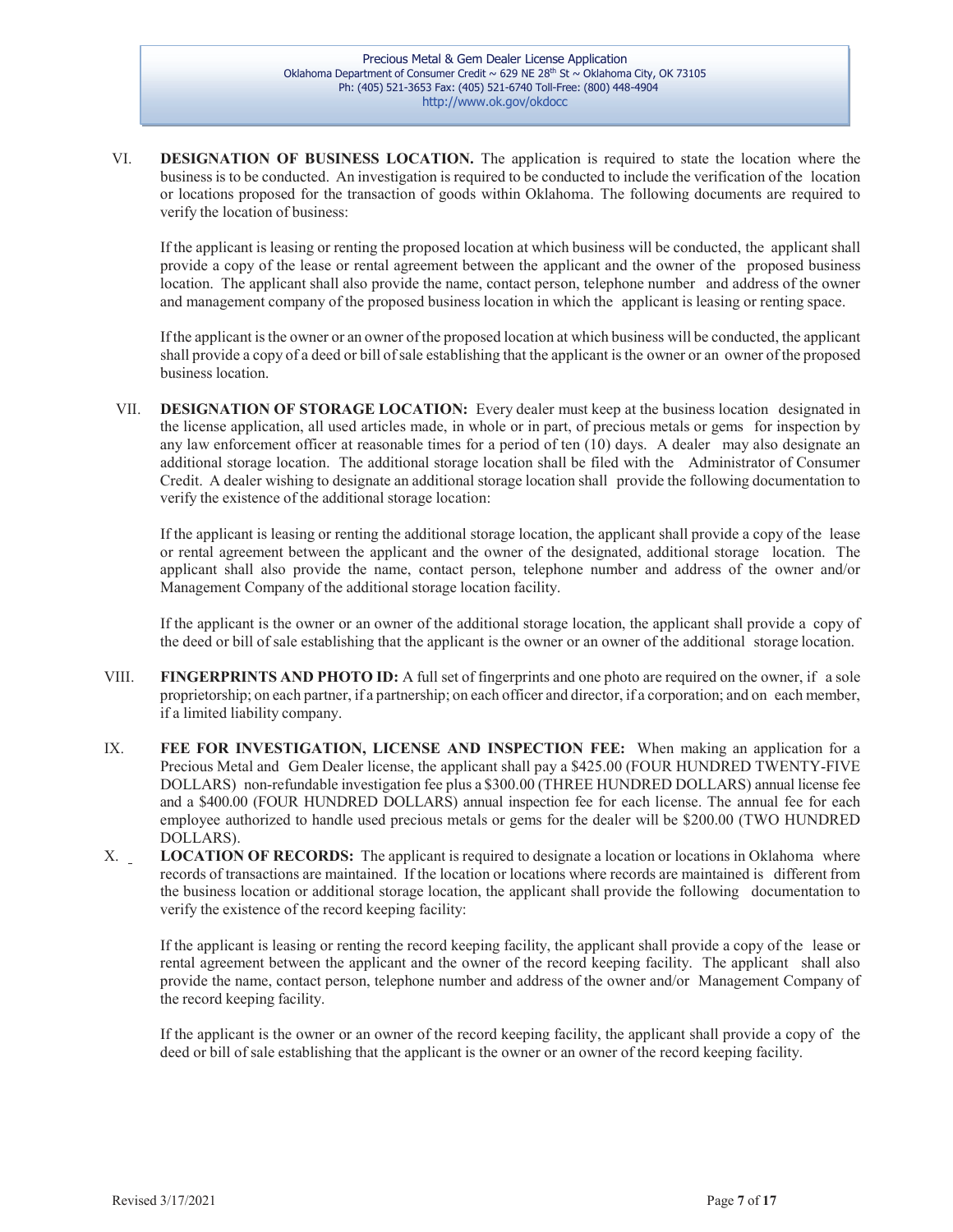XI. **AFFIDAVIT OF LAWFUL PRESENCE IN THE UNITED STATES OF AMERICA:** Attached to the application are two affidavits required by Oklahoma law. The applicable affidavit must be signed by natural persons, including sole proprietorships, applying for a license issued by the State of Oklahoma. If a person is a United States citizen, please sign and notarize Form 1. If a person is an alien lawfully residing in the United States of America, please sign and notarize Form 2.

The affidavit must be submitted to the Department by mail or courier service or delivered in person. United States citizens are not required to submit a new affidavit for license renewals. Aliens lawfully residing in the United States of America are required to submit an affidavit for each license renewal.

*PLEASE RETAIN INSTRUCTIONS FOR FUTURE REFERENCE*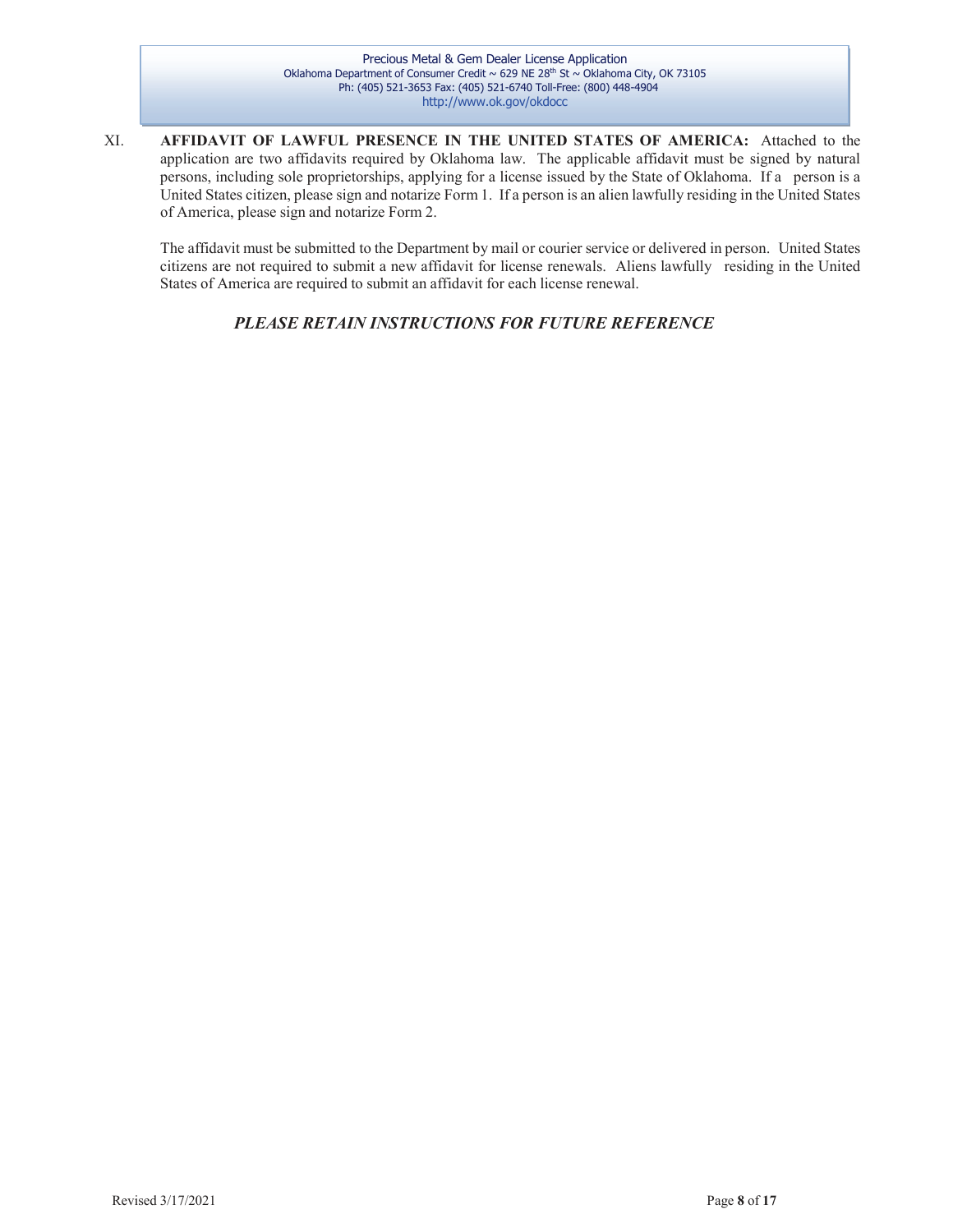## **LICENSE INFORMATION**

When investigation, analysis, and approval of the application are complete, your license will be mailed to the designated address on the application.

This license is to be prominently displayed in the licensed office so long as the licensee operates under the Precious Metal and Gem Dealers Act.

### **LICENSEE CHANGES**

<span id="page-8-0"></span>Licenses issued under the Oklahoma Precious Metal and Gem Dealers Act are issued on the basis of representations made on the application and supporting documents. Any substantial change in the information included in the application must be reported to the Administrator immediately.

If any material misrepresentations or unreported changes of circumstances are subsequently discovered, the license is subject to revocation after it has been issued.

Changes in location, ownership, partners, and in the principal parties at interest in an entity must be submitted in writing for approval Thirty (30) Days prior to the effective date of the change. There is a \$25 per license amendment fee.

### **RENEWAL REQUIREMENTS**

Annual renewal of the license is the responsibility of each licensee. The licensee is to submit a renewal application, renewal fee of \$300 (THREE HUNDRED DOLLARS) and an inspection fee of \$400.00 (FOUR HUNDRED DOLLARS) to be postmarked on or before the first day of December of each year. **(All renewals that are not postmarked by December 1st will be subject to a \$10 per day late fee, up to 30 days.)**

If you are an active duty service member of the Armed Forces at the time of annual renewal, please complete the *Military Service Verification* form. Upon verification, your license effective date will be extended, with no further payment, for up to a year after your active service has been completed.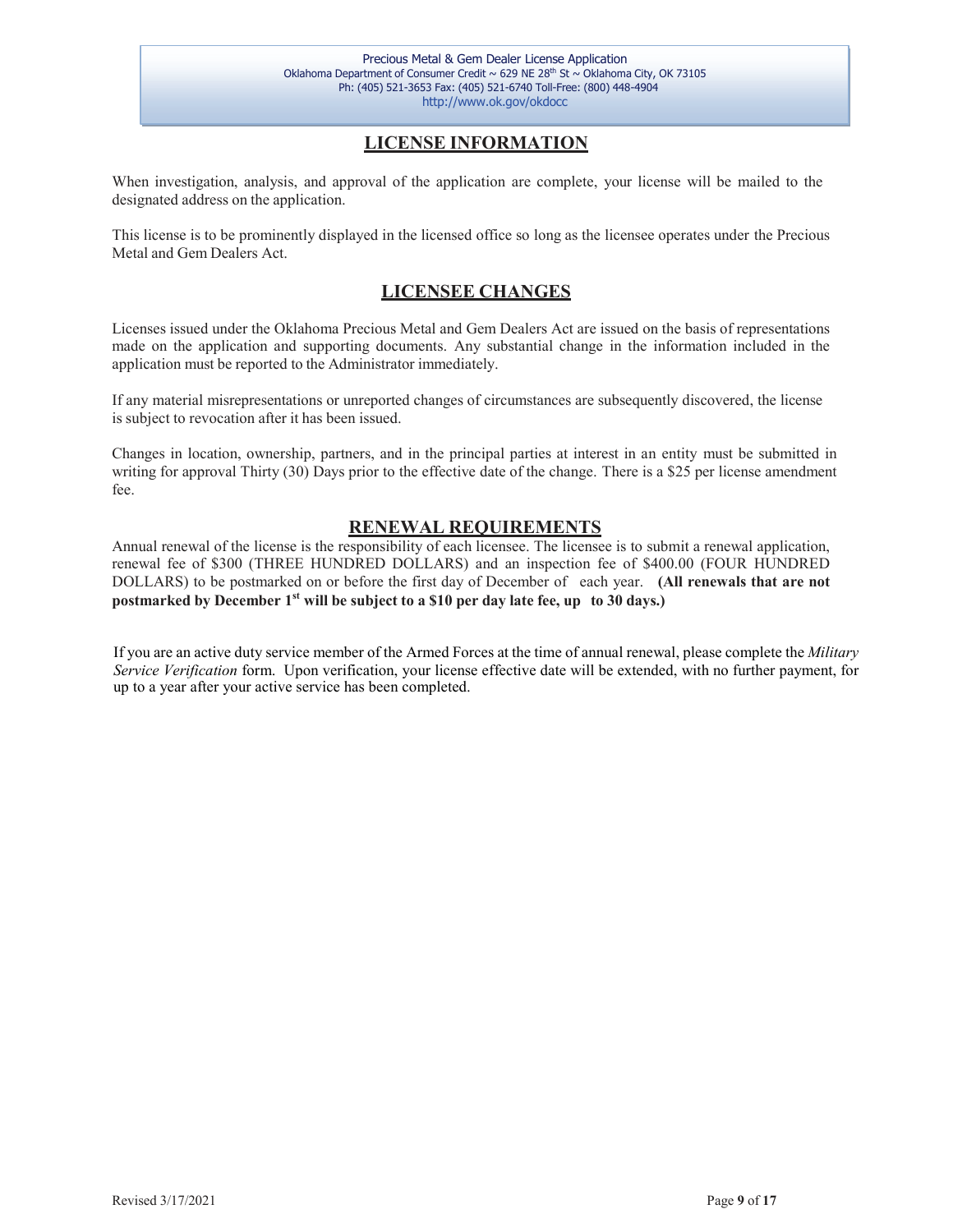## **LICENSE APPLICATION CHECKLIST**

The checklist below is provided to help ensure that you submit a complete application.

- I. **APPLICATION** *SIGNED AND NOTARIZED*
- II. **APPOINTMENT OF DESIGNATED SERVICE AGENT**
- III. **DOCUMENTS ESTABLISHING ENTITY OR SOLE PROPRIETORSHIP:**
	- a. **SOLE PROPRIETORSHIP INFORMATION** *(IF APPLICABLE)*
	- b. **PARTNERSHIP INFORMATION** *(IF APPLICABLE)*
	- c. **DOMESTIC CORPORATION INFORMATION** *(IF APPLICABLE)*
	- d. **LIMITED LIABILITY INFORMATION** *(IF APPLICABLE)*
	- e. **FOREIGN CORPORATION INFORMATION** *(IF APPLICABLE)*
- IV. **A FULL SET OF FINGERPRINTS AND PHOTO ID**
- V. **STATUTORY FEES FOR INVESTIGATION AND FOR LICENSE**
- VI. **SURETY BOND** *BE SURE ALL SIGNATURES ARE PRESENT*
- VII. **VERIFICATION OF BUSINESS LOCATION**
- VIII. **DESIGNATION AND VERIFICATION OF ADDITIONAL STORAGE LOCATION**
- IX. **LOCATION AND VERIFICATION OF RECORD KEEPING FACILITY**
- X. **AFFIDAVIT VERIFYING LAWFUL PRESENCE IN THE UNITED STATES** *(IF APPLICABLE)*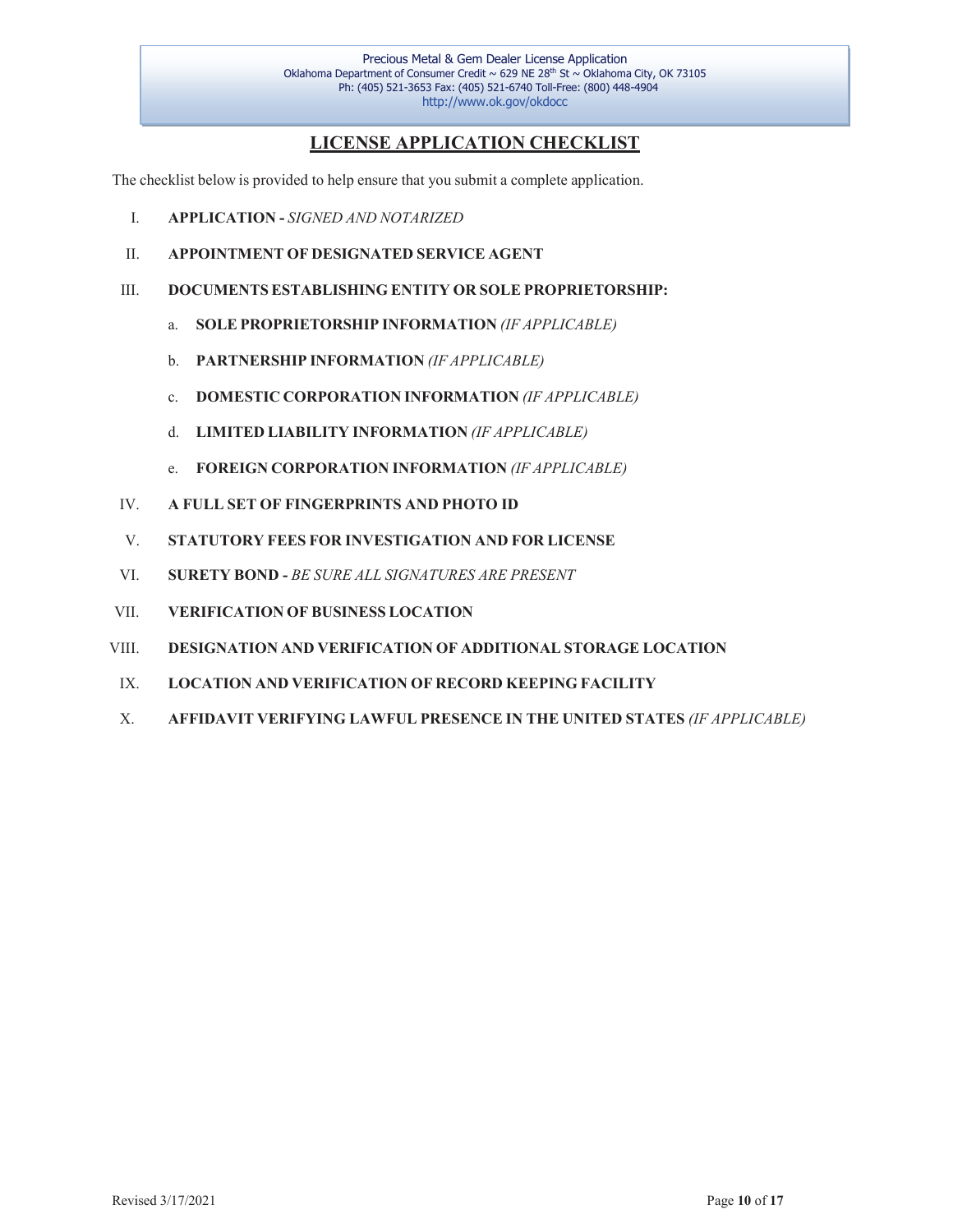### **APPLICATION FOR PRECIOUS METAL AND GEM DEALER LICENSE**

**BEFORE THE ADMINISTRATOR ) OF THE DEPARTMENT OF ) CONSUMER CREDIT OF THE ) STATE OF OKLAHOMA IN THE ) MATTER OF THE APPLICATION ) OF: )**

 **)** Name of business to be licensed

This application will not be processed unless accompanied by all required exhibits and the statutory fees as follows:

- A. \$425.00 (FOUR HUNDRED TWENTY FIVE DOLLARS) non-refundable investigation fee and \$300.00 (THREE HUNDREDDOLLARS) for each license annually provided and a \$400.00 (FOUR HUNDRED DOLLARS) annual inspection fee for each license.
- B. Every Applicant shall file herewith a bond in the amount \$10,000.00 (TEN THOUSAND DOLLARS) for each license sought.

Legal Name of Applicant

**Trade Names or Fictitious Names to be utilized at the business location.** The applicant shall provide a list of names that will be utilized by the applicant at the business location in addition to or in lieu of the applicant's legal name. A trade name report or certificate of fictitious name must be provided from the Oklahoma Secretary of State's Office prior to a trade name or fictitious name, as applicable, being used at the business location. If a trade name or fictitious name will not be utilized, please indicate in the space above. (*Please attach an additionalsheet if necessary for purposes of providing* a list of all names utilized by the applicant at the business location that are different from the applicant's legal name.)

**Trade Names or Fictitious Names utilized at other business locations in the State of Oklahoma.** The applicant shall provide a list of names that will be utilized by the applicant at other business locations in addition to or in lieu of the applicant's legal name. If a trade name or fictitious name will not be utilized, please indicate in the space above. (*Please* attach an additional sheet if necessary for purposes of providing a list of all names utilized by the applicant at the business *location that are different from the applicant's legal name.)*

| HTTP://                                                                           |        |                  |
|-----------------------------------------------------------------------------------|--------|------------------|
| Website                                                                           | E-Mail |                  |
| <b>I</b> am (please check your applicable category)                               |        |                  |
| A Person/sole proprietorship, Partnership, Corporation, Limited Liability Company |        |                  |
| Other (Please specify the type of entity) $\qquad \qquad$                         |        |                  |
| With the principal office and/or mailing address located:                         |        |                  |
| <b>Street Address</b>                                                             |        | Telephone Number |
| City, State and Zip                                                               |        | Facsimile        |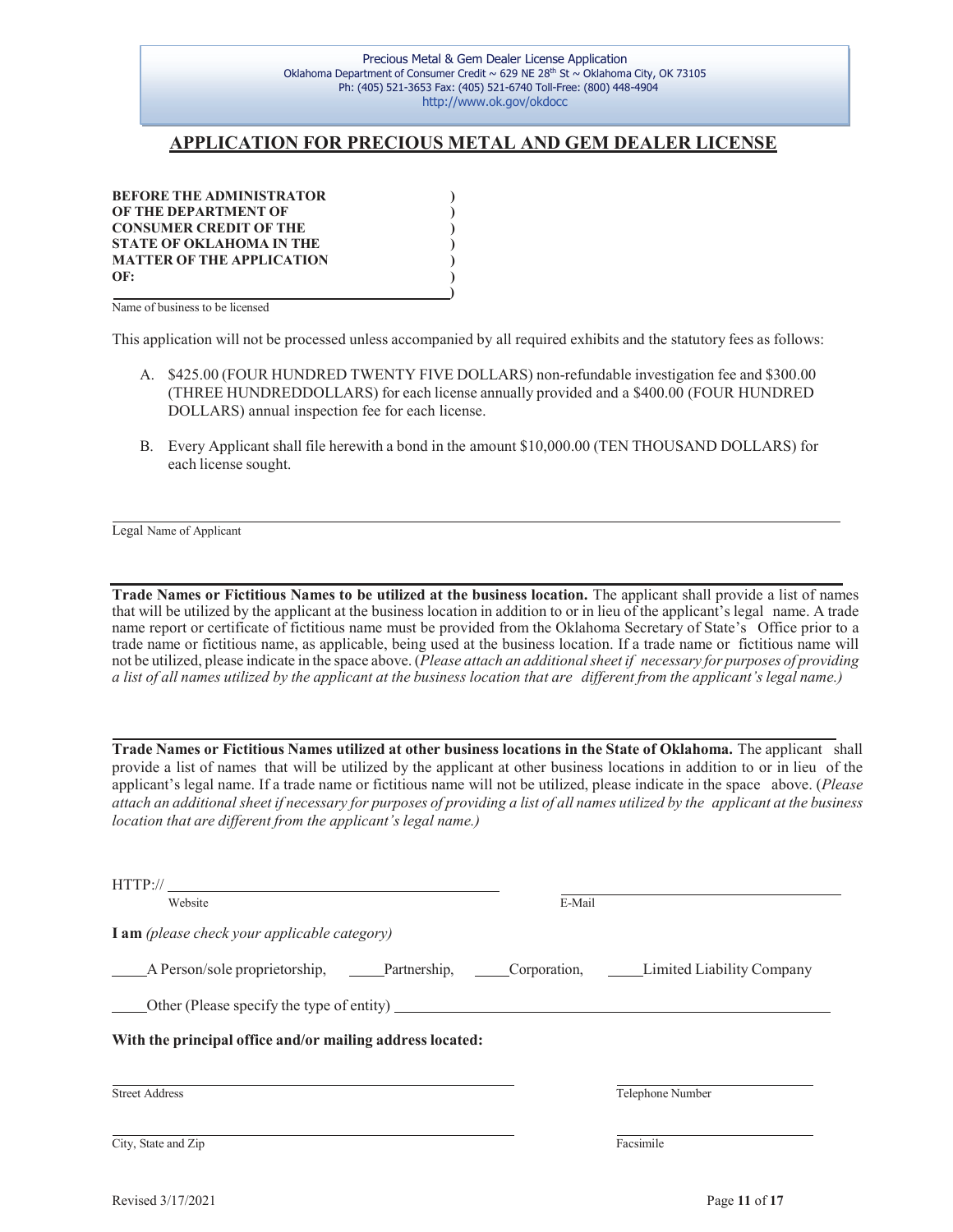#### **Verification of business location**

| <b>Street Address of Business Location</b>                                                  | Telephone Number |
|---------------------------------------------------------------------------------------------|------------------|
|                                                                                             |                  |
| City, State and Zip                                                                         | Facsimile        |
| Owner and/or managing entity of business location                                           |                  |
| Address of the entity that owns and/or manages the business location                        |                  |
| Telephone Number of the entity that owns/and or manages the business location               |                  |
| Contact person and title for entity that owns and/or manages the business location          |                  |
| Telephone number of contact person for owner and/or managing entity of business location    |                  |
| Lease or Rental Agreement for business location included? ______ Yes________ No or          |                  |
| Deed or bill of sale establishing ownership of business location included? _____Yes______No |                  |
| Designation and verification of additional storage location:                                |                  |
| <b>Street Address</b>                                                                       |                  |
| City, State and Zip                                                                         |                  |
| Owner and/or managing entity of additional storage location                                 |                  |
| Address of the entity that owns and/or operates the additional storage location             |                  |
| Telephone Number of the entity that owns/and or operates the additional storage location    |                  |
| Contact person for entity that owns and/or operates the additional storage location         |                  |
|                                                                                             |                  |

Telephone number of contact person for owner and/or managing entity of additional storage location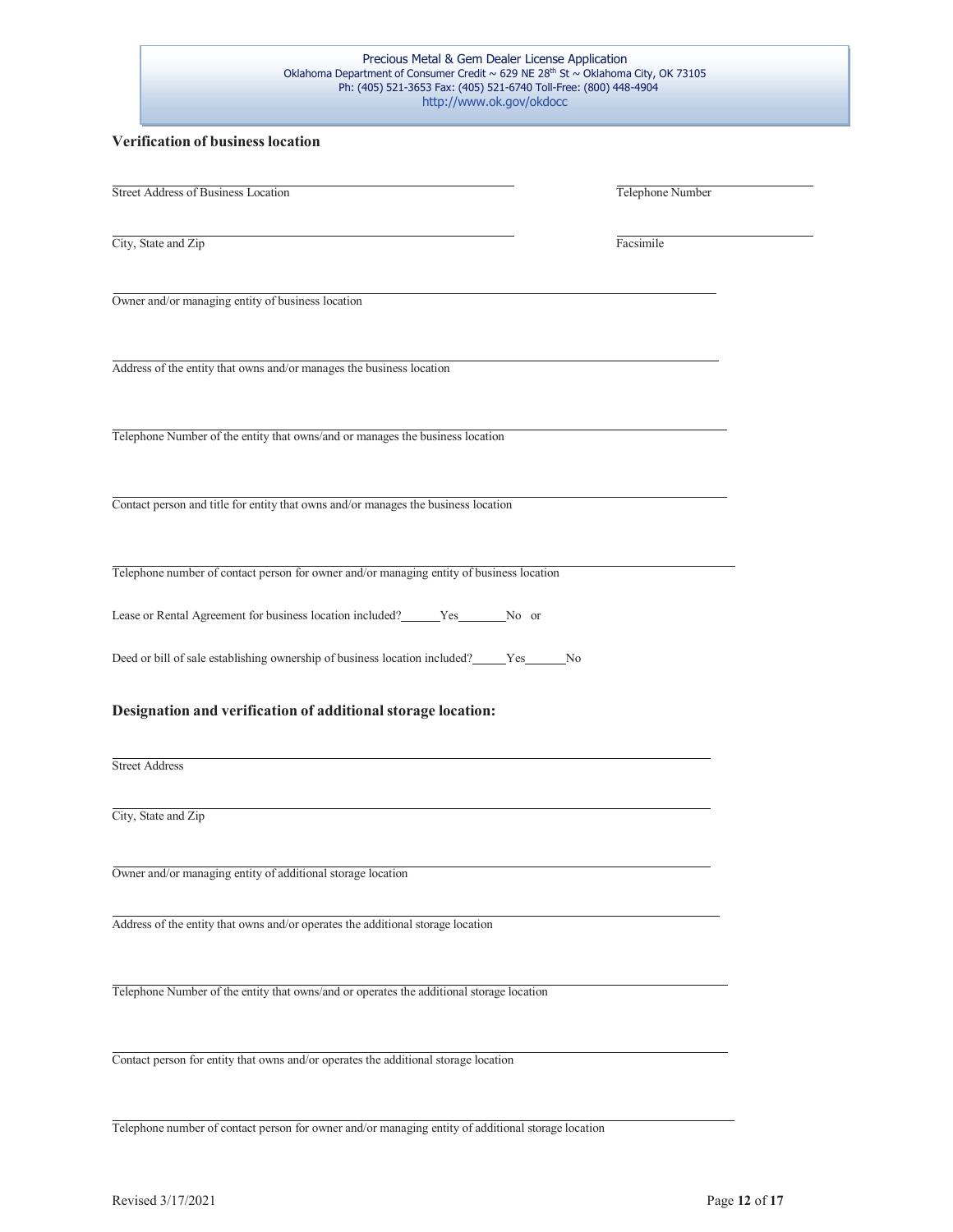Lease or Rental Agreement for designated, additional storage location included? Ves No or

Deed or bill of sale establishing ownership of designated, additional storage location included? \_\_\_\_\_Yes \_\_\_\_\_No

#### **Location and verification of record keeping facility, if location is different that designated business location:**

Street Address

City, State and Zip

Owner and/or managing entity of record keeping facility

Address of the entity that owns and/or manages the record keeping facility

Telephone Number of the entity that owns/and or manages the record keeping facility

Contact person for entity that owns and/or manages the record keeping facility

Telephone number of contact person for owner and/or managing entity of record keeping facility

Lease or Rental Agreement for designated, additional storage location included? Yes No or

Deed or bill of sale establishing ownership of designated, additional storage location included? \_\_\_\_\_Yes \_\_\_\_\_No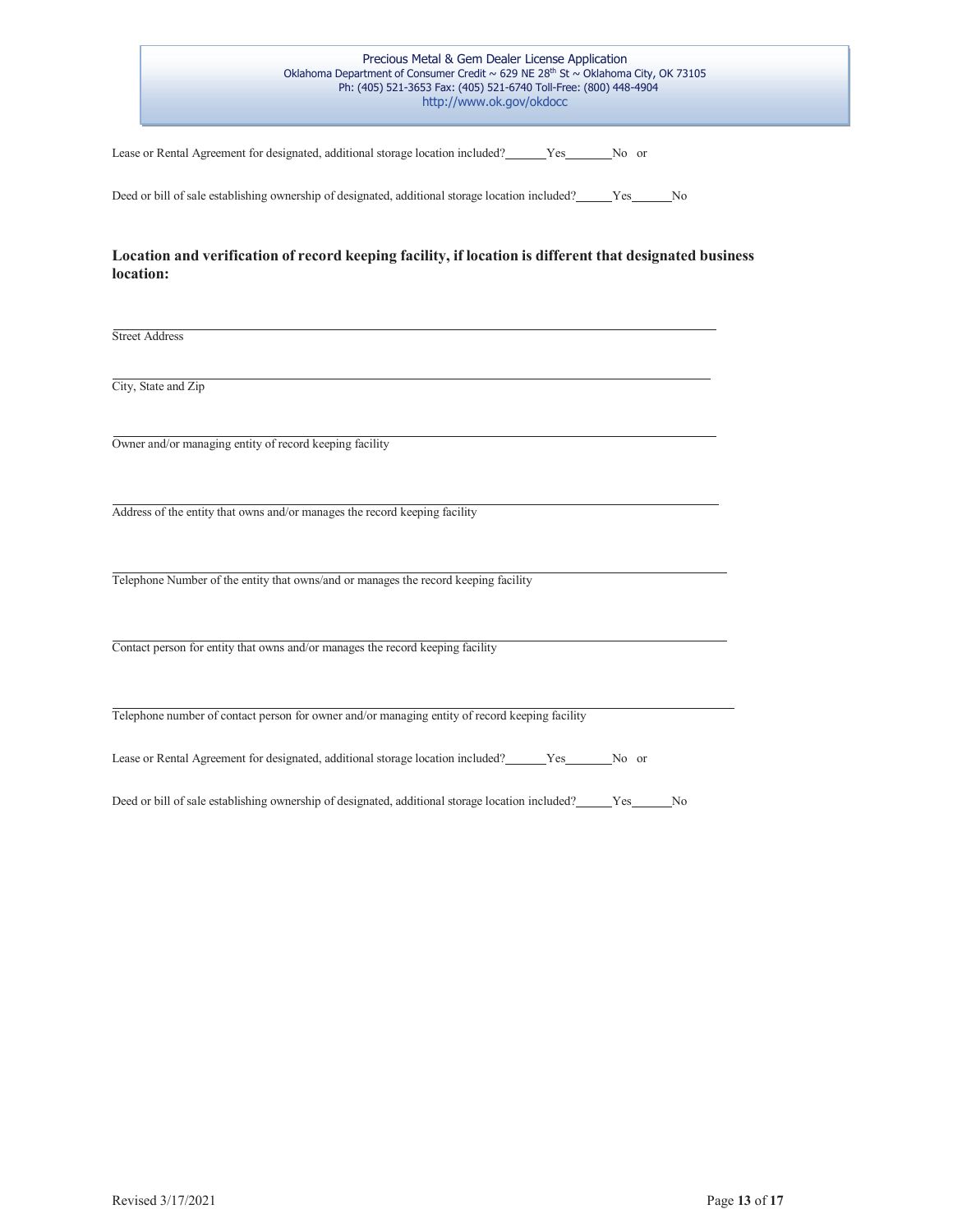#### **DESIGNATED SERVICE AGENTIN THESTATEOF OKLAHOMA:**

| Full Name                                                                                                                                                |               | Telephone Number            |               |
|----------------------------------------------------------------------------------------------------------------------------------------------------------|---------------|-----------------------------|---------------|
| Address                                                                                                                                                  |               | City, State and Zip         |               |
| A. To be completed only if the applicant is an individual/sole proprietorship:                                                                           |               |                             |               |
| Full Name                                                                                                                                                |               | Social Security Number      | Date of Birth |
| В.<br>To be completed only if the applicant is a partnership:                                                                                            |               |                             |               |
| Full Name of Partner                                                                                                                                     |               | Full Name of Partner        |               |
| Social Security Number                                                                                                                                   | Date of Birth | Social Security Number      | Date of Birth |
| Have Articles of Limited Partnership been filed with the Secretary of State?                                                                             |               |                             | Yes           |
| C. To be completed only if applicant is a limited liability company:                                                                                     |               |                             |               |
| Full Name of Member                                                                                                                                      |               | Full Name of Member         |               |
| Social Security Number                                                                                                                                   | Date of Birth | Social Security Number      | Date of Birth |
| Have Articles of Limited Liability been filed with the Secretary of State?<br>D. To be completed only if applicant is a corporation:<br><b>OFFICERS:</b> |               |                             | Υe<br>N       |
| Full Name of President                                                                                                                                   |               | Full Name of Vice President |               |
| Social Security Number                                                                                                                                   | Date of Birth | Social Security Number      | Date of Birth |
| Full Name of Treasurer                                                                                                                                   |               | Full Name of Secretary      |               |
| Social Security Number                                                                                                                                   | Date of Birth | Social Security Number      | Date of Birth |
| <b>DIRECTORS AND TRUSTEES:</b>                                                                                                                           |               |                             |               |
| Full Name of Director/Trustee<br>Note: If there are additional officers, directors or trustees, please specify using additional sheets if necessary.     |               | Social Security Number      | Date of Birth |
| NAME AND RESIDENCE ADDRESS OF EACH OFFICER OR MAJOR STOCKHOLDER:                                                                                         |               |                             |               |
| Name                                                                                                                                                     |               | Address                     |               |
| City, State and Zip                                                                                                                                      |               |                             |               |
| Name                                                                                                                                                     |               | Address                     |               |
| City, State and Zip                                                                                                                                      |               |                             |               |
|                                                                                                                                                          |               |                             |               |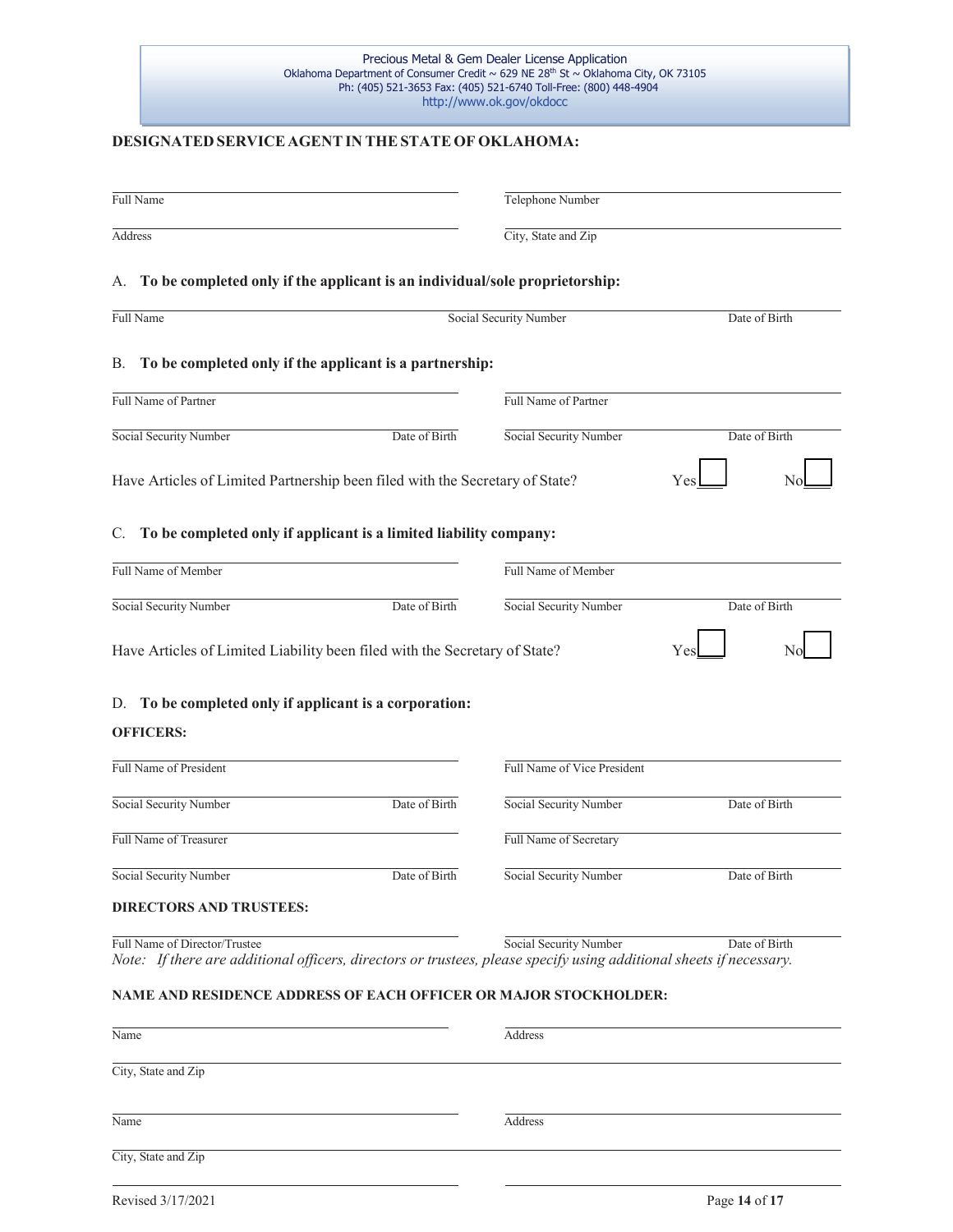| Precious Metal & Gem Dealer License Application                                               |  |
|-----------------------------------------------------------------------------------------------|--|
| Oklahoma Department of Consumer Credit ~ 629 NE 28 <sup>th</sup> St ~ Oklahoma City, OK 73105 |  |
| Ph: (405) 521-3653 Fax: (405) 521-6740 Toll-Free: (800) 448-4904                              |  |
| http://www.ok.gov/okdocc                                                                      |  |
|                                                                                               |  |

|    | Have you ever entered a plea of guilty or nolo contendere to, or been convicted of a felony or a<br>misdemeanor other than a traffic violation?<br>(If yes, furnish details. Attach extra sheets if necessary) | <b>Yes</b> | No. |
|----|----------------------------------------------------------------------------------------------------------------------------------------------------------------------------------------------------------------|------------|-----|
| 2. | Are there any legal or administrative actions or proceedings pending against you?<br>(If yes, furnish details. Attach extra sheets if necessary)                                                               | Yes        | No  |
|    |                                                                                                                                                                                                                |            |     |

Check the appropriate box if any of the following apply to you. If any apply, please complete the *Military Service Verification* form for expedited processing:

- I am a member of the Armed Forces
- My spouse is a member of the Armed Forces
- $\Box$  My spouse is on active duty within this state
- $\Box$  My spouse is a permanent resident of this state for the 6 months prior to assignment to active duty
- $\Box$  My spouse is a permanent resident of this state during the period of active duty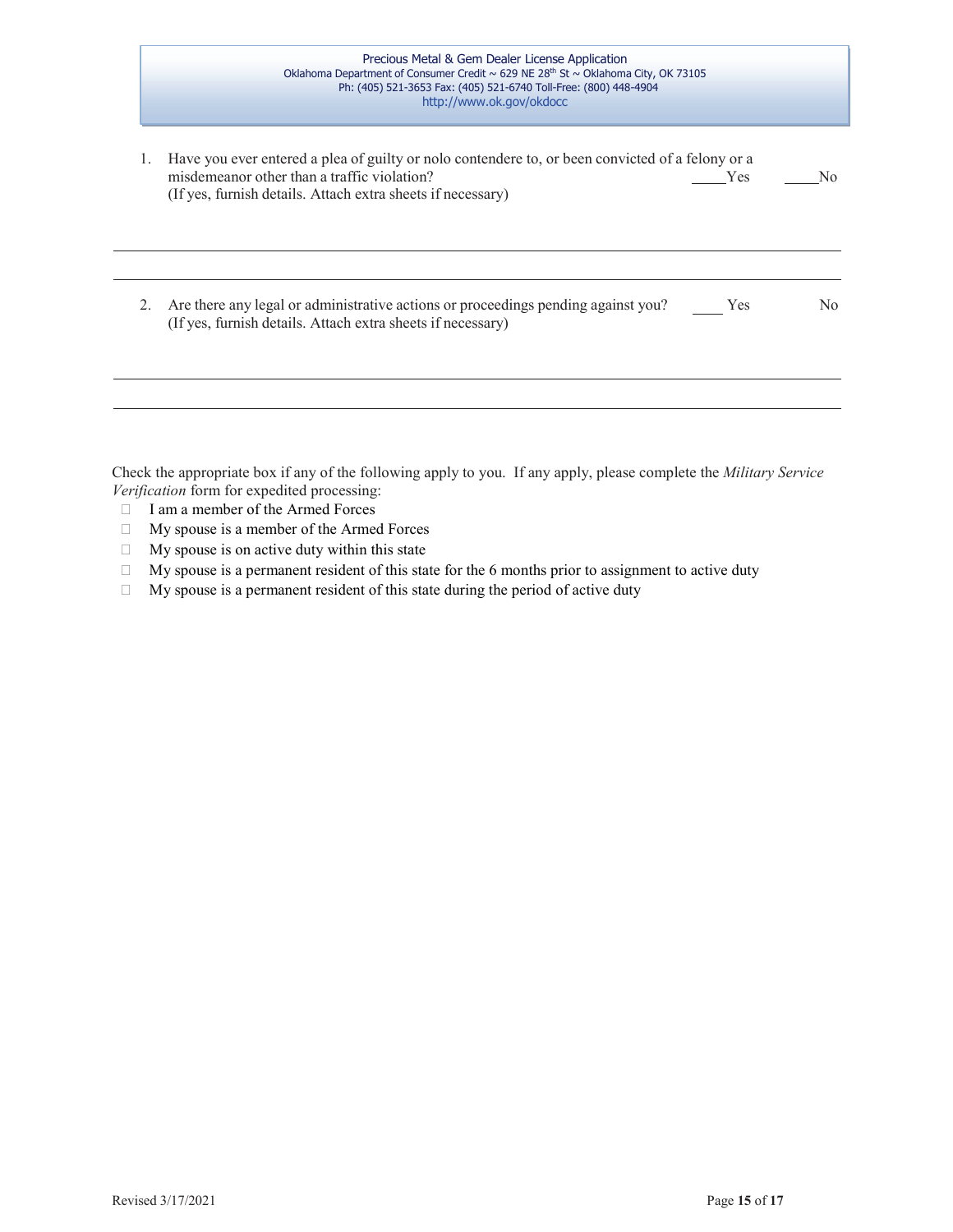In the event of the issuance of this license, applicant will abide by all rules and regulations issued by the Administrator and applicant hereby agrees that in the event of any significant change in the facts stated in the application, a statement or memorandum of said change will, within THIRTY (30) DAYS thereafter, be forwarded to the Administrator, setting forth the change made and the names of the persons involved therein.

## Notary Public

Before me, the undersigned, personally appeared and being first duly sworn states that the applicant has executed this application this day of , 20 , and acknowledges that applicant is duly authorized to execute the application, and that all statements and representations made are true and correct to the best of applicant's knowledge and belief, and that all statements and supporting schedules are made for the purpose of inducing the Administrator of the Department of Consumer Credit of the State of Oklahoma to grantsaid application.

| Name of Applicant            | Signature of Applicant            |  |
|------------------------------|-----------------------------------|--|
| Name of Additional Applicant | Signature of Additional Applicant |  |
|                              |                                   |  |
|                              |                                   |  |
|                              |                                   |  |
| (Seal)                       | Notary Public                     |  |
|                              | Commission Number                 |  |
|                              | My Commission Expires             |  |